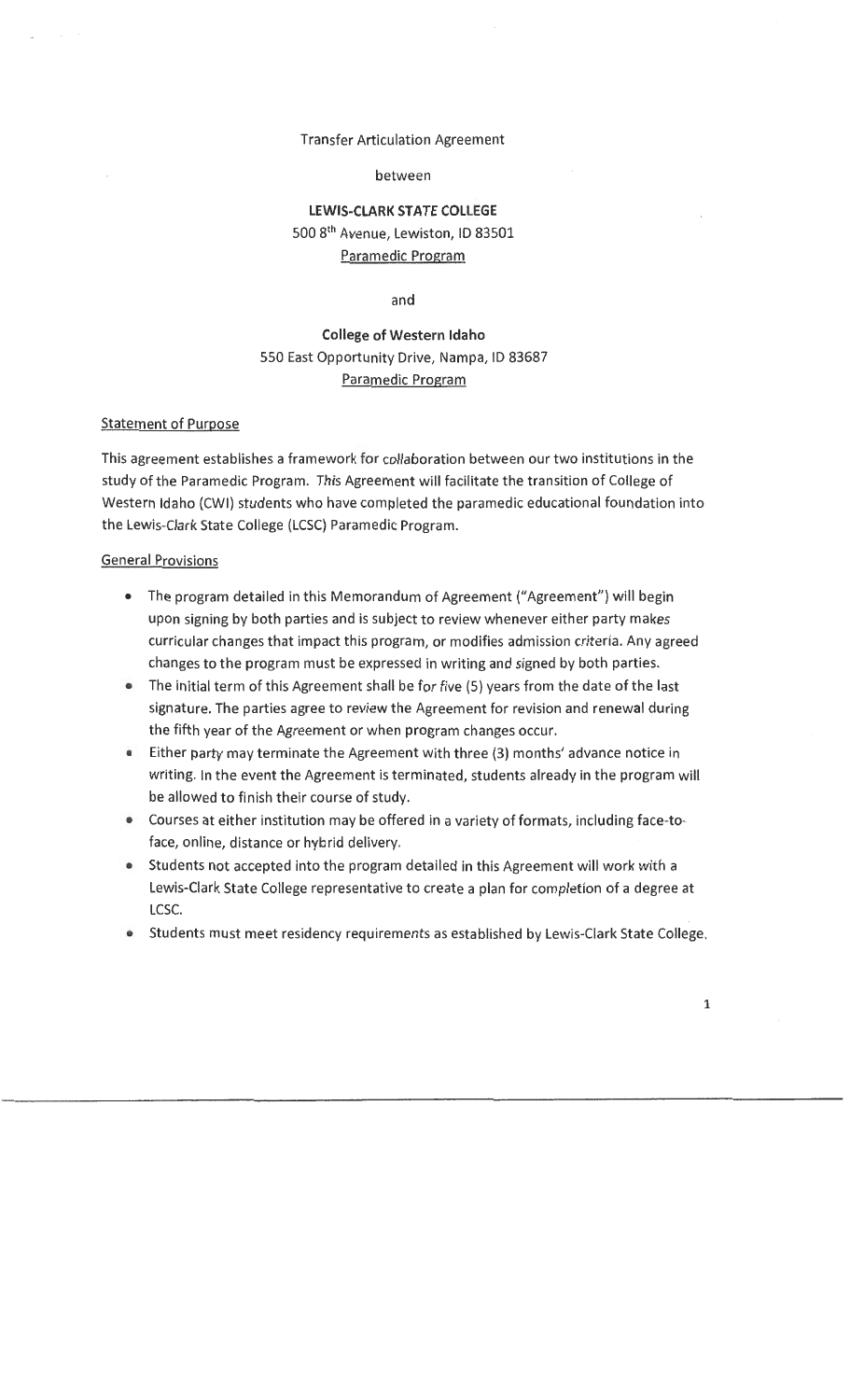• Students are responsible to pay all tuition and fees to the institution they are attending, including special course or program fees, associated with the program of study.

It is understood that the CWI Paramedic Program does not award credit, but students will be prepared to enroll at LCSC with the following:

- Students have completed the Paramedic Educational Foundation;
- Students have passed the National Registry of Emergency Medical Technicians (NREMT) certification.

Based on these qualifying criteria, CWI students will apply to LCSC and, once admitted, will be enrolled into the Paramedic AAS Program. LCSC will apply 43 credits toward the Paramedic AAS degree at the current published transcription fee at the time the student transfers.

In addition to the 43 transcripted credits that students transfer to LCSC, they will be required to take an additional 19 credits to complete the requirements of the 62-credit degree (the majority of these 19 credits are general education core courses). Of the 19 credits, 16 are required to be taken at LCSC to meet its residency requirement. If courses are transferred from another institution (e.g., CWI), the student must still fulfill LCSC's 16-credit residency requirement. These 16 credits may be taken as extra coursework (electives) or as coop/internship credits. On satisfactory completion of 62 credits and these requirements, LCSC will grant the student a Paramedic AAS.

Students participating in this Agreement are subject to Lewis-Clark State College admission criteria and any other institutional requirements for this program. This Agreement does not guarantee admission to Lewis-Clark State College or a specific degree program.

### Resources

Each institution will identify a staff/point of contact to support this collaboration, including advising and identification of potential students for the program.

|                  | <b>Lewis-Clark State</b>                 | <b>College of Western Idaho</b>     |
|------------------|------------------------------------------|-------------------------------------|
| Name             | Jennifer Weeks                           | Dexter W. Hunt, M.Ed., EMT-P        |
| Title            | Advisor, Paramedic Program               | Paramedic Program Director          |
| Division/College | <b>Business Technology &amp; Service</b> | Paramedic Program                   |
| Address          | 500 8th Avenue, Lewiston, ID 83501       | 2407 Caldwell Blvd, Nampa, ID 83651 |
| Phone            | 208-792-2466                             | 208-562-2152                        |
| E-mail           | jweeks@lcsc.edu                          | dexterhunt@cwidaho.cc               |